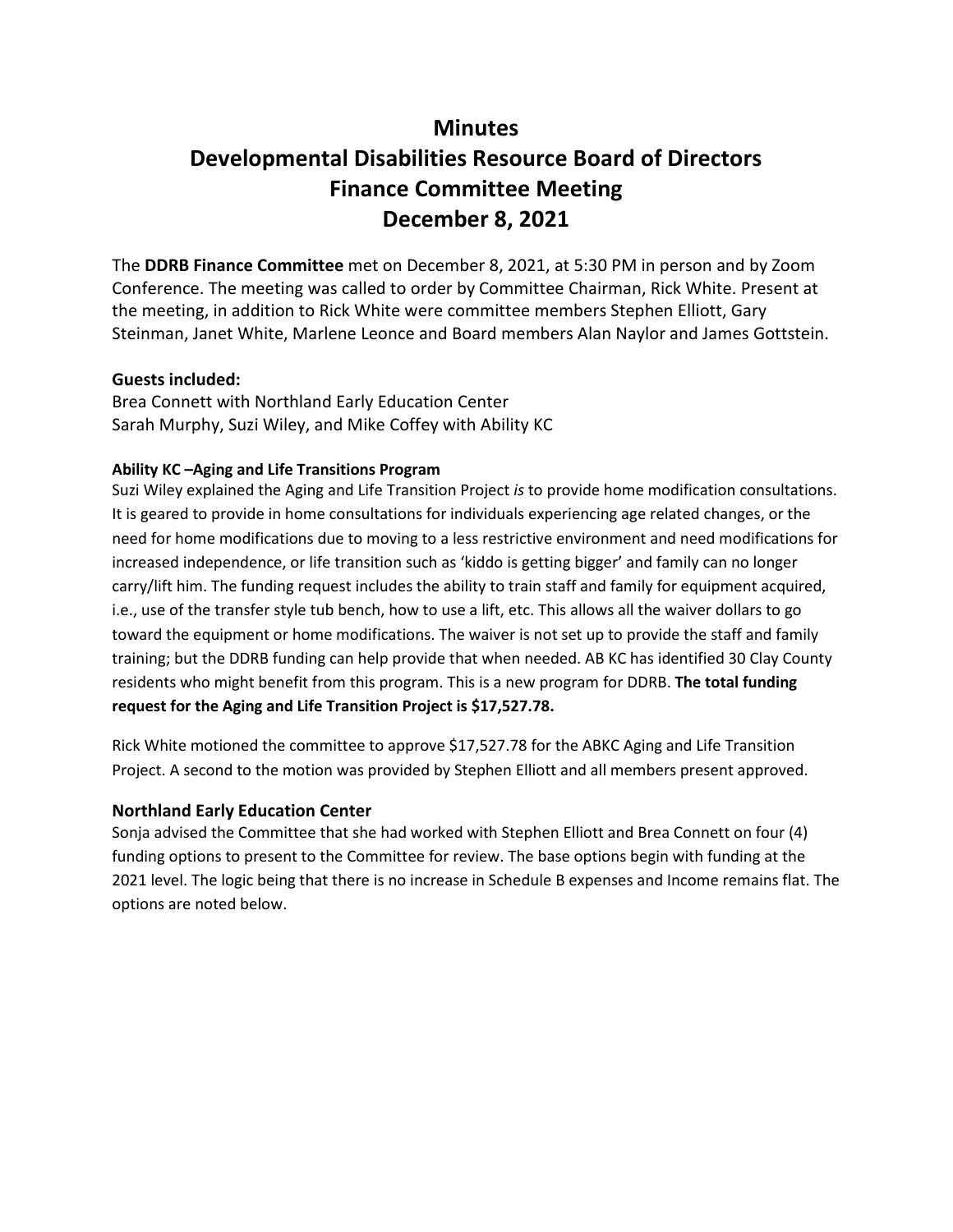**Option One** funds an increase to \$15 per hour for all full-time and part-time teacher assistant. **The total funding request for Option One is \$783,804.63.**

| Option 1 - Base Funding is Actual Funding for 2021 - Funding an increase to \$15 for all Full and Part Time Teacher Assistants |                 |                                   |                         |                                |                                           |                            |                                       |  |
|--------------------------------------------------------------------------------------------------------------------------------|-----------------|-----------------------------------|-------------------------|--------------------------------|-------------------------------------------|----------------------------|---------------------------------------|--|
|                                                                                                                                | <b>Total</b>    | <b>Early Education</b><br>Program | <b>Physical Therapy</b> | <b>Occupational Therapy</b>    | <b>Speech &amp; Language</b><br>Pathology | <b>Special Instruction</b> | <b>Before/After School</b><br>Program |  |
| <b>IDDRB Total Paid Services in 2021</b>                                                                                       | 525.782.12 \$   | 392.646.00 \$                     | 25,765,80 \$            | 20.353.41 \$                   | 21.672.74                                 | 11.490.17                  | 53,854.00                             |  |
| Other County Allocation for 2021                                                                                               | 47.900.33 \$    | 32,921.98 \$                      | $4.516.78$ \ \$         | $4,653.15$ \$                  | .215.69                                   | 4,592.73                   |                                       |  |
| Total Funding for 2021                                                                                                         | 573,682.45 \$   | 425,567.98 \$                     | $30,282.58$ \$          | 25,006.56 \$                   | 22,888.43 \$                              | 16,082.90 \$               | 53,854.00                             |  |
|                                                                                                                                |                 |                                   |                         |                                |                                           |                            |                                       |  |
| 2022 Payroll Increase for TA/PTA to achieve \$15 per hour                                                                      | 226.005.93 \$   | 194,805.93 \$                     |                         | -S<br>$\overline{\phantom{a}}$ |                                           |                            | 31,200.00                             |  |
| Additional 14% for FICA, ETC On Increase                                                                                       | 31,640.83 \$    | 27,272.83 \$                      |                         |                                |                                           |                            | 4,368.00                              |  |
| Unfunded                                                                                                                       | 831.329.21 \$   | 647,646.74 \$                     | $30,282.58$ \$          | 25,006.56 \$                   | 22,888.43 \$                              | 16,082.90 \$               | 89,422.00                             |  |
| <b>Total Number of Units</b>                                                                                                   |                 | 41696                             | 2631                    | 2216                           | 2690                                      | 1333                       | 8400                                  |  |
| Unit Cost                                                                                                                      |                 | $15.53$ \$                        | $11.51$ \ \$            | 11.28                          | $8.51$ S                                  | $12.06$ \ \$               | 10.65                                 |  |
| Clay County (DD Units)                                                                                                         |                 | 39398                             | 2302                    | 1995                           | 2354                                      | 1111                       | 8400                                  |  |
| Other County (DD Units)                                                                                                        |                 | 2298                              | 329                     | 222                            | 336                                       | 222                        |                                       |  |
| Clay County Funding Request                                                                                                    | \$783,804.63 \$ | 611.949.68 \$                     | 26,497.26 \$            | 22,505,90 \$                   | 20.027.38 \$                              | 13,402.42 \$               | 89.422.00                             |  |
| Other County Funding Request                                                                                                   | \$47.524.58 \$  | 35,697,06 \$                      | 3.785.32 \$             | 2.500.66 \$                    | $2,861.05$ \$                             | $2,680.48$ \$              | $\overline{\phantom{a}}$              |  |

Option Two funds an increase to \$15 per hour for all full-time and part-time teacher assistants and increases the wages for lead teachers as requested in the funding application. **The total funding request for Option Two is \$814,644 .96.**

| Option 2 - Base Funding is Actual Funding for 2021 -Funding an increase to \$15 for all Full and Part Time Teacher Assistants and the Increases for Lead Teachers |                 |               |                |               |                |              |           |
|-------------------------------------------------------------------------------------------------------------------------------------------------------------------|-----------------|---------------|----------------|---------------|----------------|--------------|-----------|
| <b>IDDRB Total Paid Services in 2021</b>                                                                                                                          | 525.782.12 \$   | 392,646,00 \$ | 25.765.80 \$   | 20,353.41 \$  | 21.672.74 \$   | 11,490.17 S  | 53,854.00 |
| Other County Allocation for 2021                                                                                                                                  | 47,900.33 S     | 32,921.98 \$  | $4.516.78$ S   | 4,653.15 \$   | $1,215.69$ \$  | 4,592.73 \$  |           |
| Total Funding for 2021                                                                                                                                            | 573.682.45 \$   | 425.567.98 \$ | $30,282.58$ \$ | 25,006.56 \$  | 22.888.43 \ \$ | 16,082.90 \$ | 53,854.00 |
|                                                                                                                                                                   |                 |               |                |               |                |              |           |
| 2022 Payroll Increase for TA/PTA to achieve \$15 per hour and Increases for \$                                                                                    | 254.636.94 \$   | 223.436.94 \$ |                |               |                |              | 31,200.00 |
| Additional 14% for FICA, ETC On Increase                                                                                                                          | 35,649.17 S     | $31.281.17$ S |                |               |                |              | 4,368.00  |
| Unfunded                                                                                                                                                          | 863,968.56 \$   | 680.286.09 \$ | $30.282.58$ \$ | 25,006.56 \$  | 22.888.43 \ \$ | 16,082.90    | 89,422.00 |
| Total Number of Units                                                                                                                                             |                 | 41696         | 2631           | 2216          | 2690           | 1333         | 8400      |
| <b>Unit Cost</b>                                                                                                                                                  |                 |               | $11.51$ \ \$   | 11.28         | $8.51$ S       | 12.06        | 10.65     |
| Clay County (DD Units)                                                                                                                                            |                 | 39398         | 2302           | 1995          | 2354           | 1111         | 8400      |
| Other County (DD Units)                                                                                                                                           |                 | 2298          | 329            | 222           | 336            | 222          |           |
| <b>Clay County Funding Request</b>                                                                                                                                | \$814,644.96 \$ | 642.790.01 \$ | 26.497.26 \$   | 22.505.90 \$  | 20.027.38 \$   | 13.402.42    | 89,422.00 |
| Other County Funding Request                                                                                                                                      | \$49,323,60 \$  | 37,496,08 \$  | $3.785.32$ \$  | $2.500.66$ \$ | $2.861.05$ S   | 2,680.48     |           |

Option Three funds an increase to \$15 per hour for all full-time and part-time teacher assistants; funds an increase for lead teachers and therapy staff as requested in the funding application. **The total funding request for Option Three is \$886,463.09**

| Option 3 - Base Funding is Actual Funding for 2021 -Funding an increase to \$15 for all Full and Part Time Teacher Assistants and the Increases for Lead Teachers and |                 |               |                 |                |               |              |           |  |  |
|-----------------------------------------------------------------------------------------------------------------------------------------------------------------------|-----------------|---------------|-----------------|----------------|---------------|--------------|-----------|--|--|
| increases for Therapy Staff                                                                                                                                           |                 |               |                 |                |               |              |           |  |  |
| <b>IDDRB</b> Total Paid Services in 2021                                                                                                                              | 525.782.12 \$   | 392.646.00 \$ | 25,765,80 \$    | $20.353.41$ \$ | 21.672.74 \$  | 11.490.17    | 53.854.00 |  |  |
| Other County Allocation for 2021                                                                                                                                      | 47.900.33 \$    | 32.921.98 \$  | 4.516.78 \$     | $4.653.15$ \$  | $1.215.69$ S  | $4.592.73$ S |           |  |  |
| Total Funding for 2021                                                                                                                                                | 573.682.45 \$   | 425,567.98 \$ | $30,282.58$ \$  | 25,006.56 \$   | 22,888.43 \$  | 16,082.90 \$ | 53,854.00 |  |  |
|                                                                                                                                                                       |                 |               |                 |                |               |              |           |  |  |
| 2022 Payroll Increase for TA/PTA to achieve \$15 per hour and Increases for \$                                                                                        | 326.022.55 \$   | 223.436.94 \$ | 10.365.70 \$    | 23,946.77 \$   | 35.567.98 \$  | $1.505.16$ S | 31.200.00 |  |  |
| Additional 14% for FICA, ETC On Increase                                                                                                                              | 45.643.16 \$    | $31.281.17$ S | $1.451.20$ \ \$ | $3.352.55$ \$  | 4.979.52      | 210.72       | 4,368.00  |  |  |
| Unfunded                                                                                                                                                              | 945,348.15 \$   | 680.286.09 \$ | 42.099.48 \$    | 52,305.88 \$   | 63.435.93 \$  | 17,798.78 \$ | 89,422.00 |  |  |
| Total Number of Units                                                                                                                                                 |                 | 41696         | 2631            | 2216           | 2690          | 1333         | 8400      |  |  |
| Unit Cost                                                                                                                                                             |                 |               | 16.00           | $23.60$ \$     | 23.58         | 13.35        | 10.65     |  |  |
| Clay County (DD Units)                                                                                                                                                |                 | 39398         | 2302            | 1995           | 2354          | 1111         | 8400      |  |  |
| Other County (DD Units)                                                                                                                                               |                 | 2298          | 329             | 222            | 336           | 222          |           |  |  |
| Clay County Funding Request                                                                                                                                           | \$886,463.09 \$ | 642.790.01 \$ | 36,837.04 \$    | 47.075.29 \$   | 55.506.44     | 14.832.31    | 89.422.00 |  |  |
| Other County Funding Request                                                                                                                                          | \$58,885,06 \$  | 37,496.08 \$  | $5,262.43$ \$   | $5.230.59$ \$  | $7.929.49$ \$ | $2.966.46$ S |           |  |  |